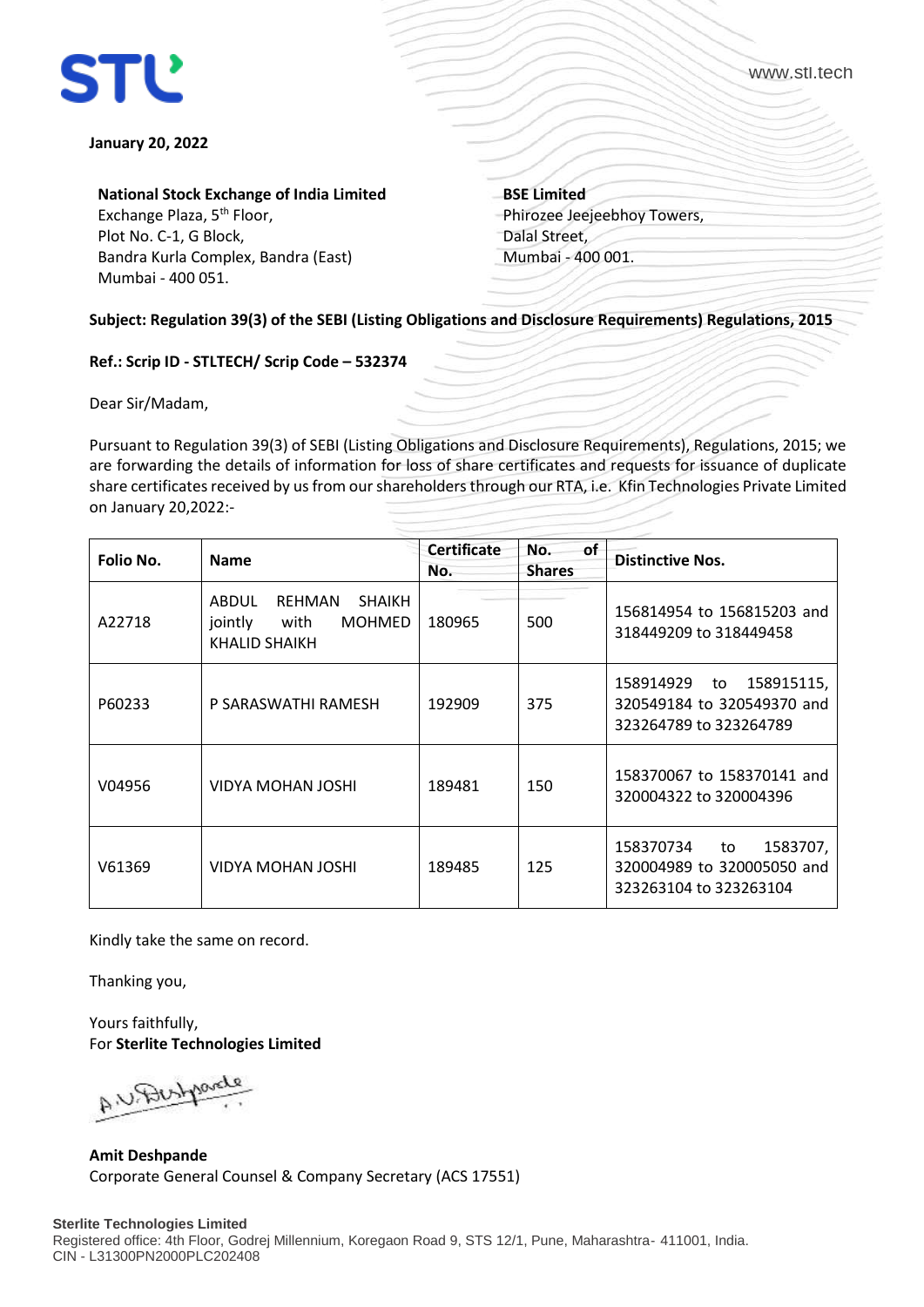

**CS Intern <cs.intern@stltech.in>**

## **RE: Sterlite Technologies Limited -Issue of duplicate/loss of share certificate**

1 message

**Rajeev Kumar <rajeev.kr@kfintech.com>** Thu, Jan 20, 2022 at 6:30 PM

To: Secretarial <secretarial@stl.tech>, CS Intern <cs.intern@stltech.in> Cc: Narasimha Rao Rambotla <narasimha.rambotla@kfintech.com>, V Pramod Kumar <pramod.v@kfintech.com>

Dear Team,

This has reference to the captioned subject.

Furnishing below the details of shareholder for information and further action.

| Folio No.           | A22718                                                                    |  |  |
|---------------------|---------------------------------------------------------------------------|--|--|
| Certiicate No.      | 180965                                                                    |  |  |
| Distinictive Nos.   | 156814954 to 156815203 and 318449209 to 318449458                         |  |  |
| No. of shares       | 500                                                                       |  |  |
| Name of the holder  | ABDUL REHMAN SHAIKH jointly with MOHMED KHALID SHAIKH                     |  |  |
|                     |                                                                           |  |  |
| Folio No.           | P60233                                                                    |  |  |
| Certificate No.     | 192909                                                                    |  |  |
| Distinctive Nos.    | 158914929 to 158915115, 320549184 to 320549370 and 323264789 to 323264789 |  |  |
| No. of shares       | 375                                                                       |  |  |
| Name of the holder  | P SARASWATHI RAMESH                                                       |  |  |
|                     |                                                                           |  |  |
| Folio No.           | V04956                                                                    |  |  |
| Certificate No.     | 189481                                                                    |  |  |
| Distinctive Nos.    | 158370067 to 158370141 and 320004322 to 320004396                         |  |  |
| No. of shares       | 150                                                                       |  |  |
| Name of the holoder | VIDYA MOHAN JOSHI                                                         |  |  |
|                     |                                                                           |  |  |
| Folio No.           | V61369                                                                    |  |  |
| Certificate No.     | 189485                                                                    |  |  |
| Distinctive Nos.    | 158370734 to 1583707, 320004989 to 320005050 and 323263104 to 323263104   |  |  |